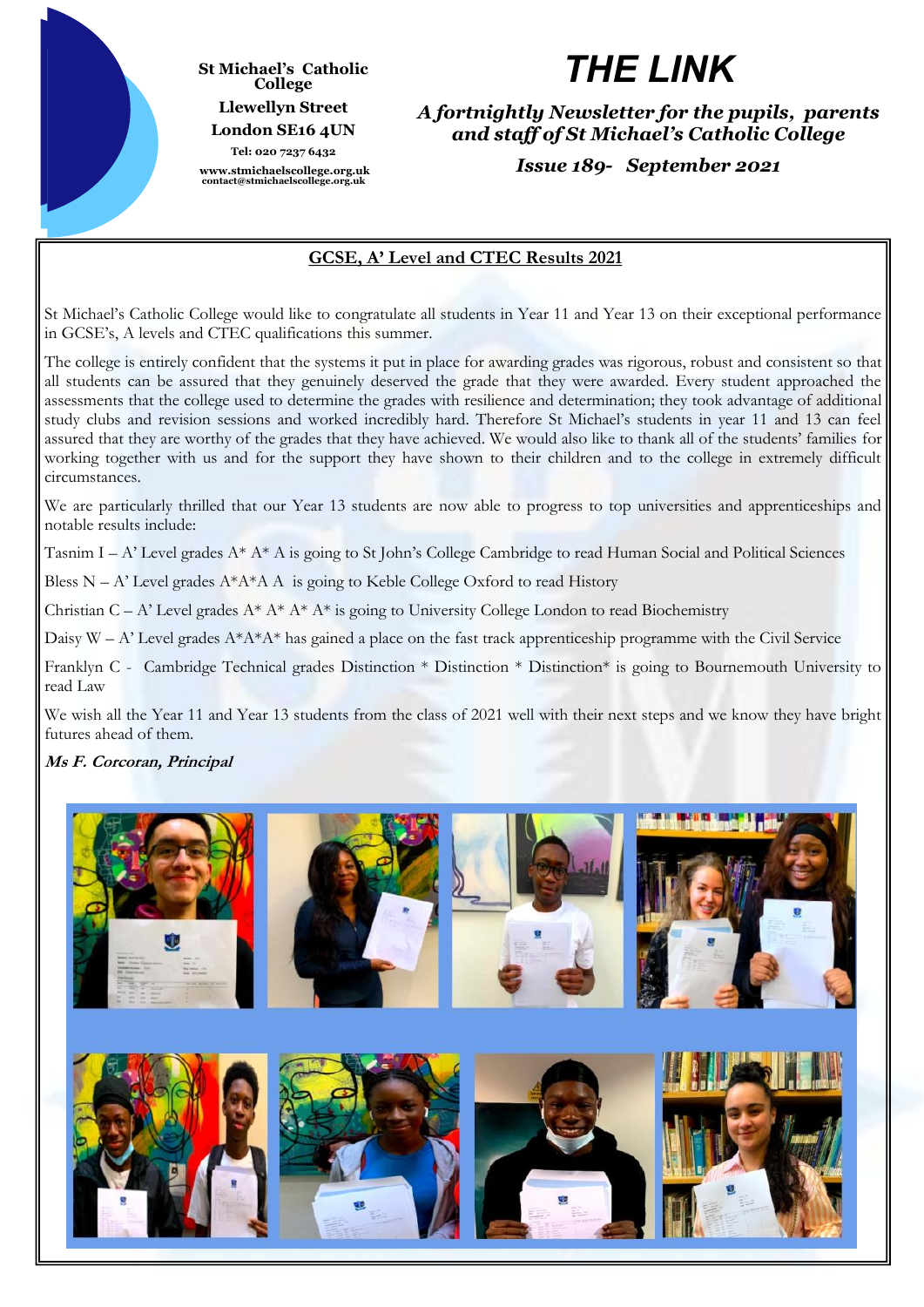### Page 2 THE LINK



### **Year 7 Summer school**

As every year, St Michael's organises a Summer school for the new Year 7 students.

Here below they shared their experiences first hand.

Summer school was a fun and educational way to be introduced to St Michael's.

During the week we had a taste of what Secondary School is like and even got a historical trip to the Tower of London!. My favourite subject was drama because we had ice-breakers and explored the College.

Sports Day was very intense as all six Houses wanted to win. Savio won the majority of the "Tug of War". **Matthias, Year 7SA**

Summer School at St Michael's Catholic College was fun.

It gave you a real taste of what you will be doing in Secondary School. You'll finally meet

everyone and get a chance to make new friends.

You will meet some teachers too. You will go through lessons you will love such as drama, DT and art.

I think summer school takes a lot of pressure and nerves away about starting Secondary School. It helps you find out how this first year is going to be. I understand why you would be nervous: it's a completely new place that's ten times bigger, but summer school takes all of the negative feelings away. **Alana F, Year 7DA**



During the week we were able to experience many taster lessons from a variety. In these, multiple fun activities awaited us such as how to use a Bunsen burner in science and designing our own product in business. Throughout each day we had the chance to learn about the lesson format in St Michael's. and our way round the school (especially during the orientation session we had during drama). It also gave us the chance to meet both teachers and other pupils.

The staff were both kind and supportive, willing to always help and many told us about the topics we would be looking at during the year.

I was very happy I had the opportunity to learn my way round the school and meet teachers in countless fun activities. Not only this, but my peers were helpful and a joy to be round, despite the struggles I felt when trying to socialise. **Yousef, Year 7SA**



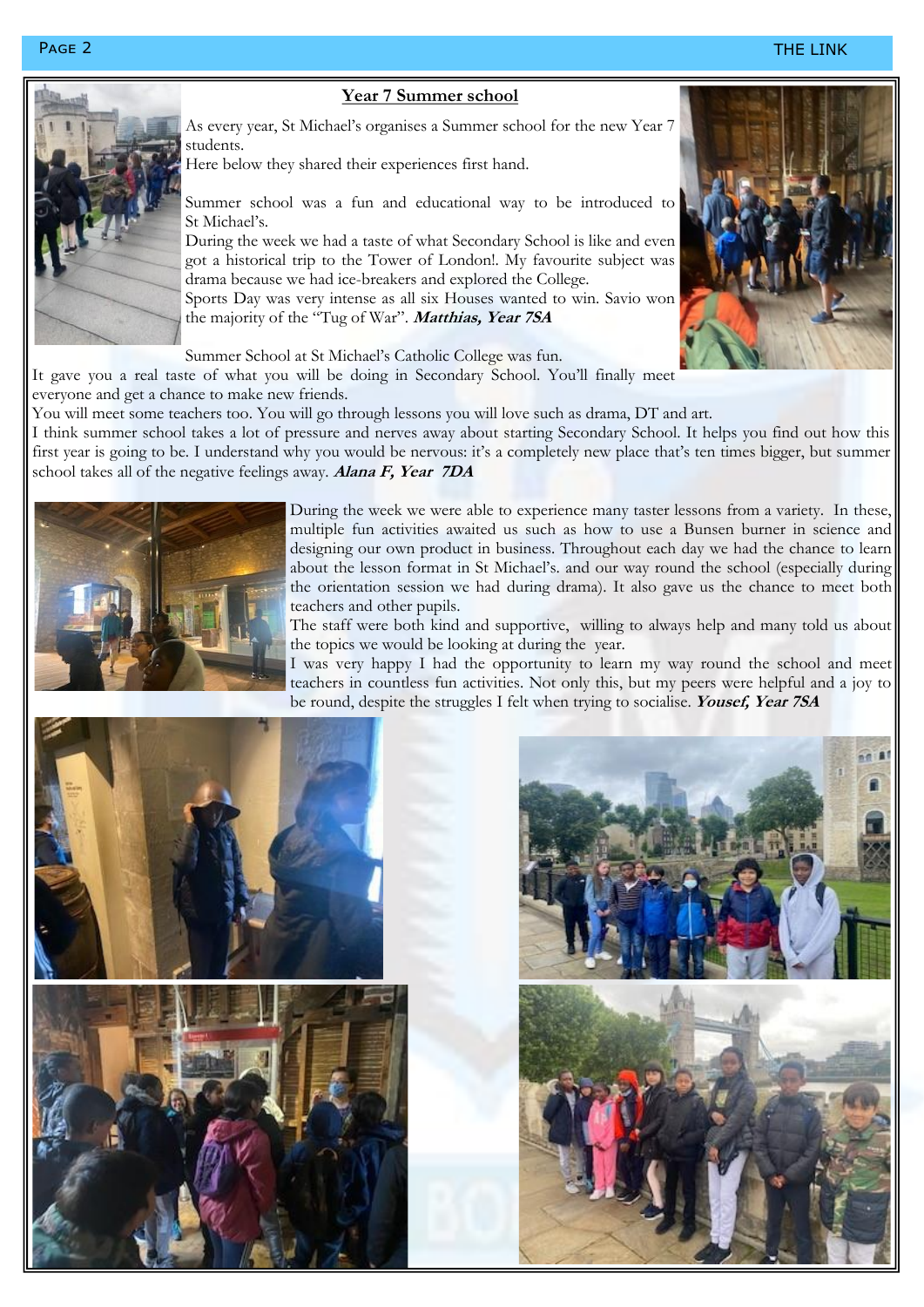#### Page 3 THE LINK

#### **PE News**

#### **Transport to success**

We are pleased to announce that St Michaels College has taken delivery of our brand new college minibus.

The state of the art vehicle can transport 17 people and is wheel chair accessible.

Mr Gavin the Head of Physical Education said, "We are really happy with the purchase and would like to thank Ms Corcoran and the College governors for approving funding. This will be a game changer for us as we continue to develop our competitive school sports programme".

#### **Summer Sports Camp**

Over the 6 weeks holiday we had the pleasure of organising our summer sports camp for all our students to attend. Students had a selection of different sports to choose from during the day. This was a huge success evident through the large number of students continuously turning up, who were very keen to take part each and every day, even when they are on holiday.

#### **PE Department**







#### **King's Scholars Summer School**

Strand Campu The Maughan I ibrar

# In the middle of August, when other students might have been taking it easy, a small band of our current Year 11 students made their way into school for two days of intensive, bespoke study skills training and subject-specific revision. The Widening

Participation team from Kings College London has a long-standing partnership with St Michael's and every year they deploy university students and staff to come and deliver their successful Kings Scholars program. These students have graduated that programme and were 'topping up' their learning on the 16th and 17th of August with targeted tuition, workshops and sessions with current Kings Student Ambassadors. We congratulate Daniel D, Fayth H, Declan T. Sadie B, Jonathan G, Immaculate M, Gibson E and Angel U for putting their learning first and getting a head start on the demands of Year 11.